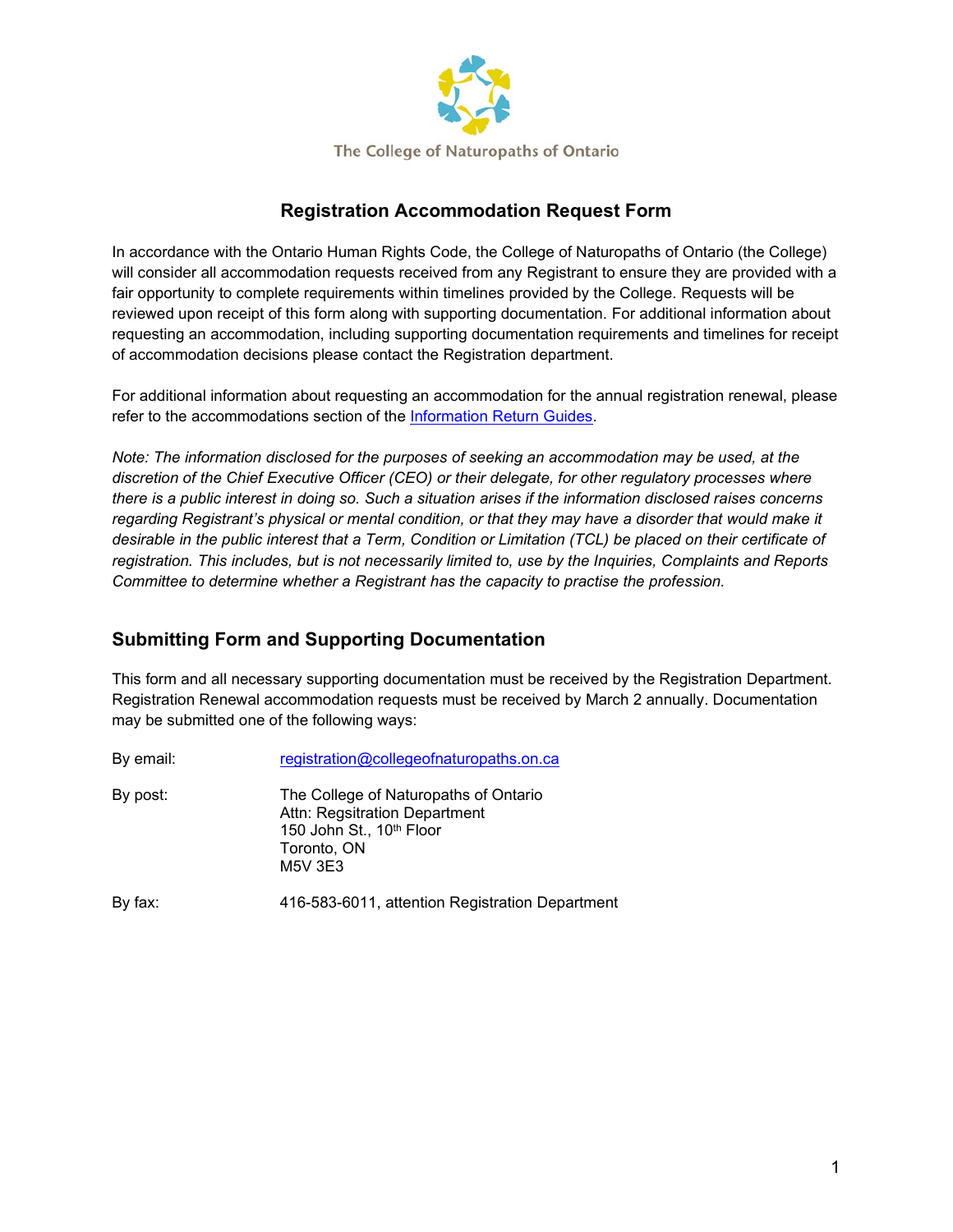| 1. Personal Information                                                                                                     |            |             |          |                                                                                                                |  |  |
|-----------------------------------------------------------------------------------------------------------------------------|------------|-------------|----------|----------------------------------------------------------------------------------------------------------------|--|--|
| Name:                                                                                                                       |            |             |          |                                                                                                                |  |  |
|                                                                                                                             | first name | middle name |          | surname                                                                                                        |  |  |
| <b>Registration Number:</b>                                                                                                 |            |             |          |                                                                                                                |  |  |
|                                                                                                                             |            |             |          |                                                                                                                |  |  |
| <b>Mailing Address:</b>                                                                                                     |            |             |          |                                                                                                                |  |  |
|                                                                                                                             | street     | city        | province | postal code                                                                                                    |  |  |
|                                                                                                                             |            |             |          |                                                                                                                |  |  |
| Phone:                                                                                                                      |            | Email:      |          |                                                                                                                |  |  |
|                                                                                                                             |            |             |          |                                                                                                                |  |  |
| 2. Description of Grounds for Accommodation                                                                                 |            |             |          |                                                                                                                |  |  |
| Please identify the ground(s) upon which you are seeking an accommodation. Select all of the following boxes<br>that apply: |            |             |          |                                                                                                                |  |  |
| □ Cognitive Disability                                                                                                      |            |             |          |                                                                                                                |  |  |
| $\Box$ Physical Disability                                                                                                  |            |             |          |                                                                                                                |  |  |
| $\Box$ Religious Requirement                                                                                                |            |             |          |                                                                                                                |  |  |
| $\Box$ Pregnancy-Related Requirement                                                                                        |            |             |          |                                                                                                                |  |  |
| $\Box$ Breastfeeding-Related Requirement                                                                                    |            |             |          |                                                                                                                |  |  |
|                                                                                                                             |            |             |          |                                                                                                                |  |  |
|                                                                                                                             |            |             |          | Please include any additional details related to the selected ground(s) in the space provided below. You must  |  |  |
| provide sufficient information to confirm the existence of a need for accommodation and the type(s) of                      |            |             |          |                                                                                                                |  |  |
| accommodation requested.                                                                                                    |            |             |          |                                                                                                                |  |  |
|                                                                                                                             |            |             |          | If you are requesting an accommodation for a disability or pregnancy-related requirement, you will be required |  |  |
| to provide a Health Professional Recommendation form in addition to completing this form.                                   |            |             |          |                                                                                                                |  |  |
|                                                                                                                             |            |             |          |                                                                                                                |  |  |
|                                                                                                                             |            |             |          |                                                                                                                |  |  |
|                                                                                                                             |            |             |          |                                                                                                                |  |  |
|                                                                                                                             |            |             |          |                                                                                                                |  |  |
|                                                                                                                             |            |             |          |                                                                                                                |  |  |
|                                                                                                                             |            |             |          |                                                                                                                |  |  |
|                                                                                                                             |            |             |          |                                                                                                                |  |  |
|                                                                                                                             |            |             |          |                                                                                                                |  |  |
|                                                                                                                             |            |             |          |                                                                                                                |  |  |
|                                                                                                                             |            |             |          |                                                                                                                |  |  |
|                                                                                                                             |            |             |          |                                                                                                                |  |  |
|                                                                                                                             |            |             |          |                                                                                                                |  |  |
| 3. Description of Accommodation Requested                                                                                   |            |             |          |                                                                                                                |  |  |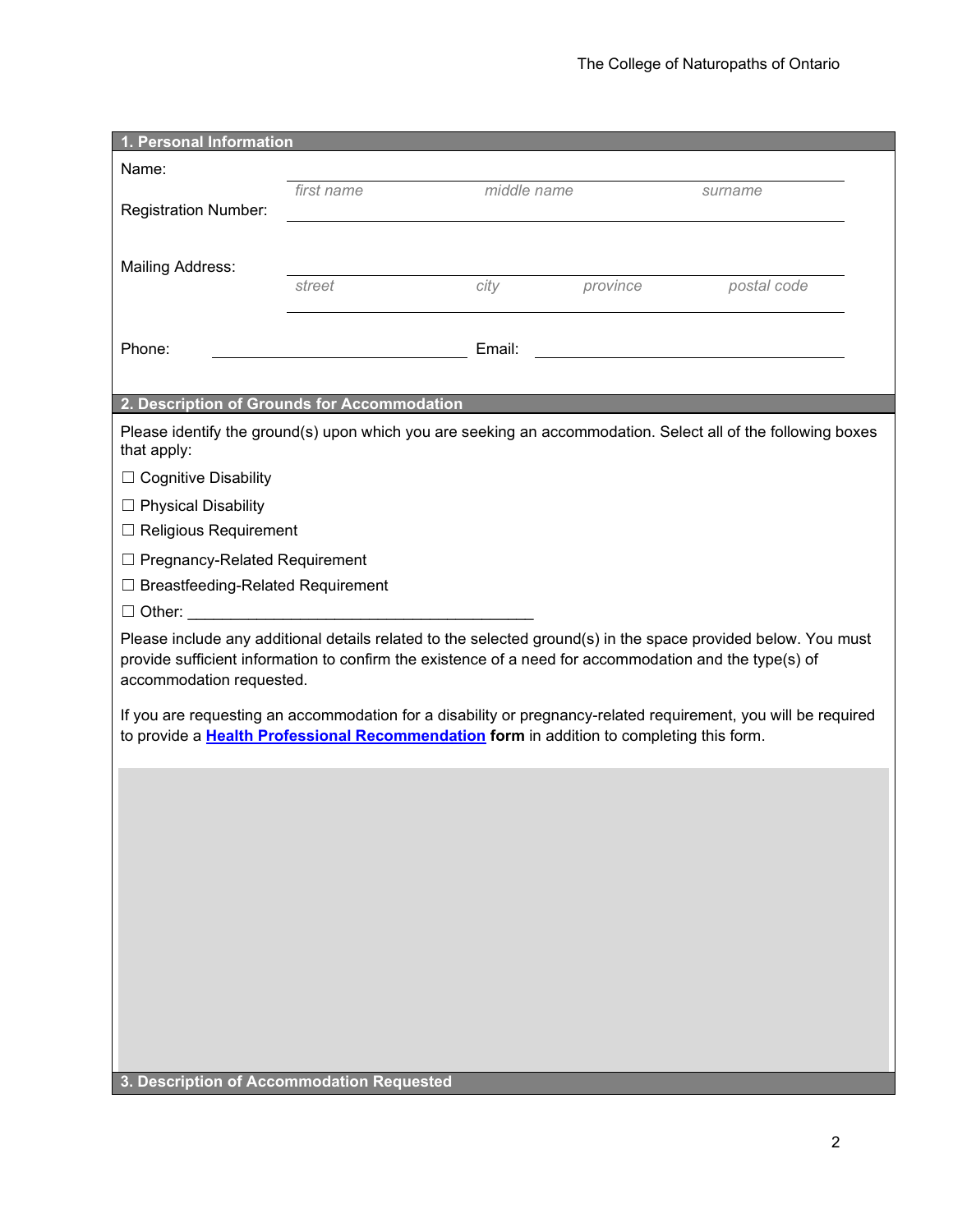Please describe the accommodation(s) you are requesting. Be as specific as possible. For example, if you are requesting to complete the Information Return Form (renewal) via phone with College staff, indicate what is required to get in touch (e.g., if College staff can phone you or if you must be contacted via a specific phone number and availability considering office hours and the renewal deadline).

**4. Requirements for Supporting Documentation**

If you are requesting accommodation related to a disability, whether cognitive or physical, you will be required to provide in support of this request a **Health Professional Recommendation** form, completed by a Regulated Health Professional or other relevant regulated professional, qualified to make an assessment or diagnosis of the condition.

If you are requesting to have the Information Return Form completed over the phone with College staff, the supporting Health Professional Recommendation form should explain how your functional limitations are related to your disability or condition and provide any other relevant information which would provide a measurable basis to aid the College in substantiating the need for the accommodation.

**Note:** Supporting documentation must be dated within six months of the request for an accommodation and for the registration renewal must be within six months of the renewal launch date (February 14 annually). Proof of prior accommodation is not a guarantee that the same accommodation will be provided, as all requests are assessed on a case-by-case basis with reference to the specific conditions and requirements.